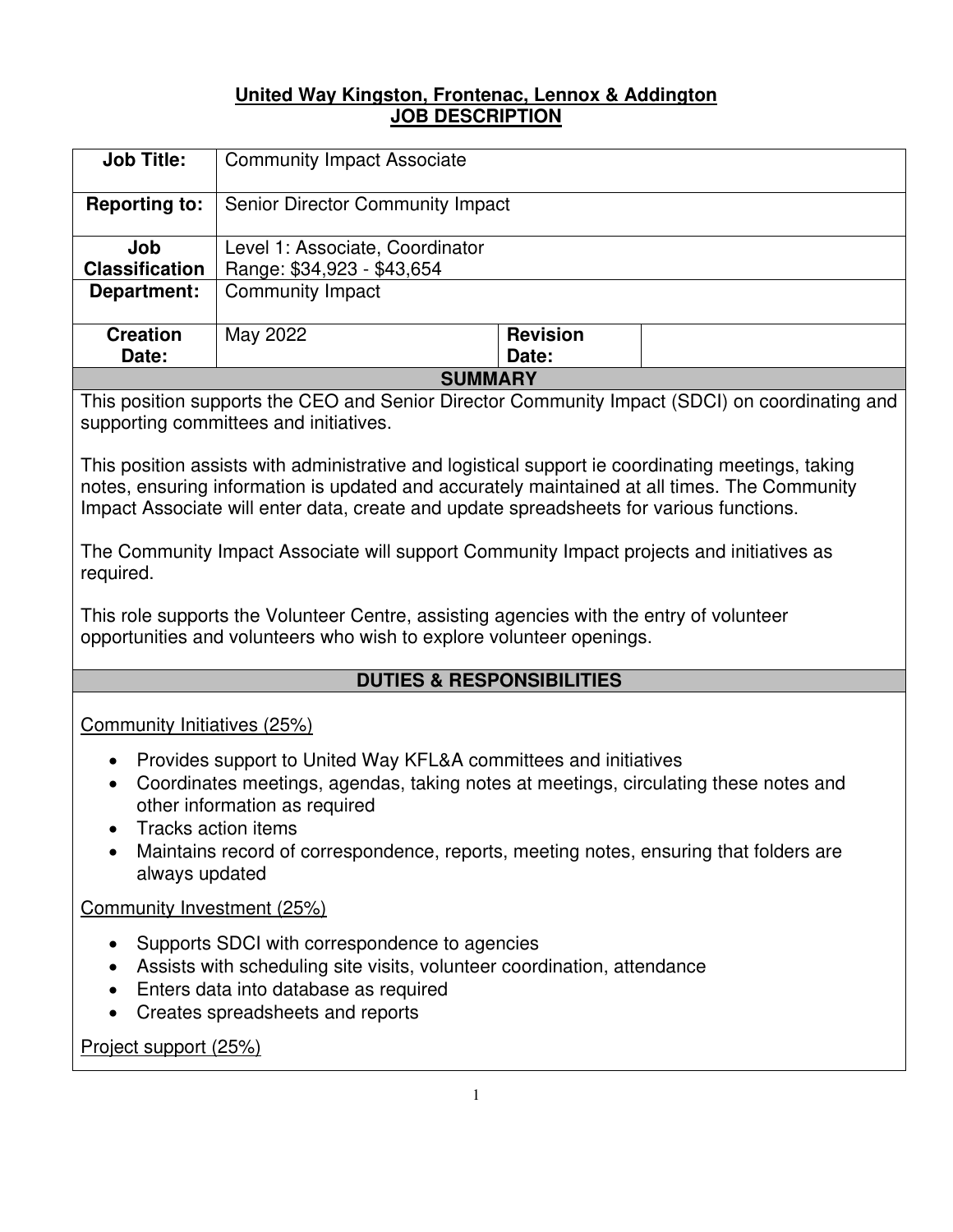• Supports projects such as, but not limited to, Equity Diversity Inclusion Indigenization communities of practice, social identity data project

# Volunteer Center (15%)

- Enters volunteer opportunities as required
- Distribution of information and communication with agencies and volunteers if required
- Connecting with Marketing & Communications to post opportunities on social media
- Checking messages and forwarding as required, ensuring messages are responded to within customer service guidelines

# Other Duties (10%)

• Other duties or tasks may be assigned based on the business needs of the organization

# **EDUCATION AND EXPERIENCE**

#### Education:

- High School Diploma
- Certificate / diploma from community college is an asset

# Experience:

- Administrative and database entry experience is an asset
- Experienced and proficient with Microsoft Office software, particularly Excel, Word, Outlook
- Proficiency in French is an asset
- **Experience creating spreadsheets and tables**

# Skills & Abilities:

- Ability to multi-task and work in a fast-paced, ever-changing environment
- **EXEC** Great customer service skills
- Sound computer skills including spreadsheets, word processing, email / internet, database and / or fundraising software
- Developed analytical and reasoning skills
- Ability to understand, express and apply concepts and instructions of a general nature as well as somewhat technical / scientific / administrative concepts, methods and procedures
- Ability to use moderately complicated formulae, tables and graphs
- **EXTERN** Strong written, verbal, interpersonal and communication skills
- Proven time management skills and ability to effectively organize work in an environment with competing work duties
- Ability to work in a flexible office environment and pay attention to detail
- A committed team player who is also able to work in a self-directed manner
- Non-traditional hours are rarely required

# **COMPLEXITY OF DECISIONS**

Typical decisions include setting own priorities and taking actions in an effort to coordinate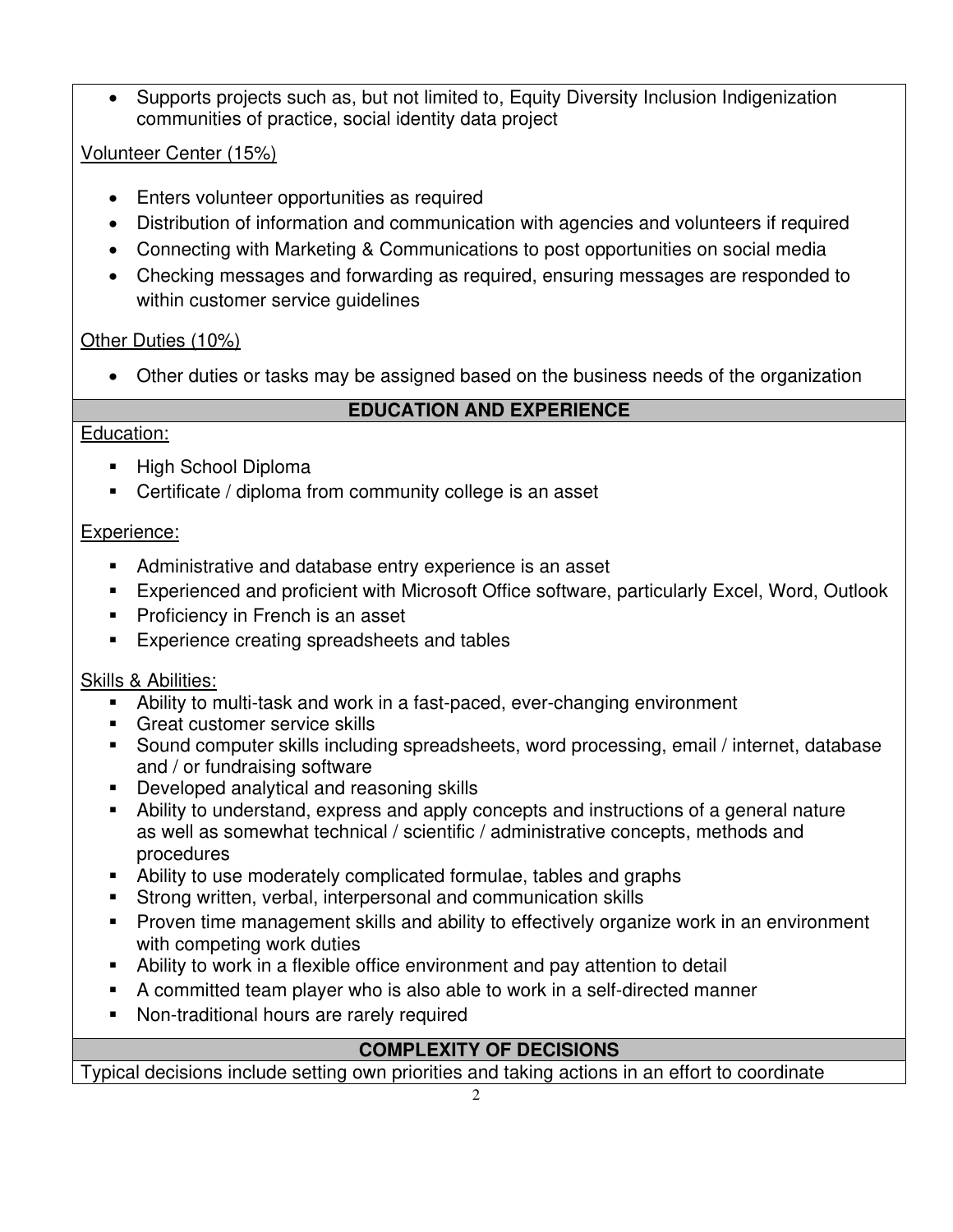requests made by external sources. Addresses internal inquiries regularly.

This role coordinates requests from external sources to appropriate decision maker.

Judgement may require some interpretation of variables and the situation at hand.

Support and guidance for decision making is readily available.

# **MANAGEMENT / SUPERVISORY AND ADVISORY RESPONSIBILITY**

Direct Supervision:

There are no direct reports for this position.

Indirect Supervision:

There are no indirect reports for this position.

# **TYPE OF SUPERVISION REQUIRED / INDEPENDENCE OF ACTION**

The Community Impact Associate operates with limited independence of action and works under general supervision. Methods and procedures are available however questions dealing with unusual matters are referred to supervisor(s).

# **CONSEQUENCE OF ERROR**

Typical errors may result in strained relationships with various donors and volunteers, events or initiatives that are not implemented effectively, etc. These errors are most often detected before they are communicated externally and may result in lost time.

These may have a limited impact on the UW KFLA's image and reputation.

# **CONFIDENTIALITY**

The Community Impact Associate uses limited confidential information in the performance of this work. Disclosure could have a moderate impact externally.

# **CONTACTS**

Internal:

- President & CEO, Corporate Services, Senior Director, Community Impact
- Community Investment staff, Marketing & Communications staff
- Nature of the Contact supporting initiatives, meetings, reports, updates, etc.

External:

- Volunteers, Agencies
- Nature of the Contact supporting initiatives, liaison, information sharing, etc.

# **PHYSICAL EFFORT**

- Majority of time is spent in a comfortable position with frequent opportunity to move about
- Infrequent need to move or lift articles

# **PHYSICAL SKILLS**